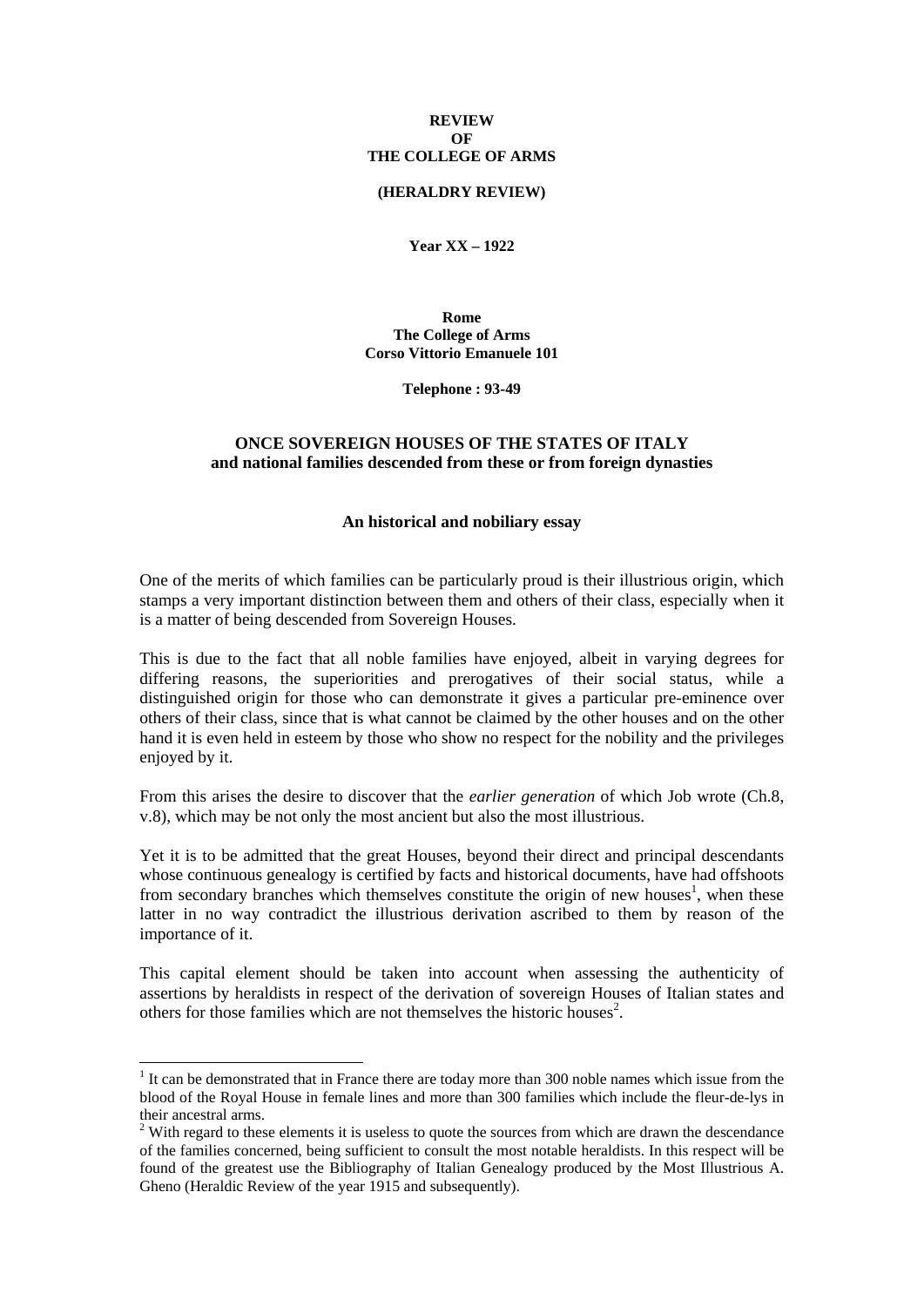The political feudalism that Charlemagne had discovered in force under the Frankish monarchy carried on in full vigour under his weak successors. It is thanks to that great King that it became widespread in the countries conquered by him, because he found it to be an opportune means of government, by means of concessions among which was foremost that of involving vassals in the authority of the Count; which thereafter had to be deemed to constitute a danger for the said royal sovereignty<sup>3</sup>.

When Charles the Fat was deposed in 887 the Kingdom of Italy found itself divided into numerous hereditary fiefs, kinds of Marches, of which the main ones were three : Friuli, to hold off the barbarians from the East, Spoleto and Camerino to resist domination by the Lombard element (the Dukes of Benevento) and Tuscany as a bulwark against a Saracen invasion. King Guy<sup>4</sup>, the opponent of Berengar I, founded two more Marches, one to hold the northern Alps to which he designated his uncle Marquis Conrad and the other to hold the western Alps which he entrusted to his brother Anscar<sup>5</sup>. The western March comprised Novara, Vercelli, la Lomellina, Asti, Turin, Mondovì, Saluzzo, Alba, Monferrato and perhaps Milan.

In the first years of the  $10<sup>th</sup>$  Century we find that the Grimaldi had uncontested dominion over the Principality of Monaco. Grimaldo Lord of Antibes, after he had seized Lyons and freed King Louis IV of France from prison, was created Prince and absolute Lord of the State of Monaco by Emperor Otto I in the year 908.

The series of the said Lords ended with Anthony who died in the year 1731.

His daughter Louis took the Principality as her dowry to James Francis Goyon de Matignon, Count of Thavigny, with the obligation to assume the name and arms of Grimaldi. This family has branches in Italy, France and Spain.

Around the middle of the 10th Century is to be found Aleramo Marquis of Acqui and Monferrato<sup>6</sup>, son of William who came from France to assist Guy of Spoleto. Among his sons was Anselm from whom descend the various marcher houses of Piedmont as also that of the Marquises of Savona, among which Del Carretto<sup>7</sup>, the Marquises of Saluzzo, originally from Bonosola on the Ligurian coast, the Marquises of Ceva, from whom descend the families of Ceva Grimaldi (in Naples and Genoa) and Ceva di Nucetto (Turin).

From a cadet branch issued the Caramelli di Clavesana, Marquises of Incisa. Another son was Otto in whom the Marquises of Monferrato had their origin<sup>8</sup>.

<sup>3</sup> Rinaudo, « History of the Middle Ages », p.83.

<sup>&</sup>lt;sup>4</sup> The son of Adelaide, the daughter of Pepin King of Italy

<sup>&</sup>lt;sup>5</sup> Born of Anscar Adalbert, who married Gisèle the daughter of Berengar I and by whom she had Berengar II who took as his wife Ermengard the daughter of Adalbert II, Marquis of Tuscany; his son was Anscar, Marquis of Spoleto and Camerino.

For the House of Anscar see the Heraldry Review of July 1915; August Riccio di S. Paolo e Solbrito, "The House of Anscar and its various branches in Piedmont"

<sup>&</sup>lt;sup>6</sup> Who received dominion over the lands between the rivers Tanaro, Orba and the sea from Kings Hugh and Lothar in 934 and then from Otto I in 968. He descended from Guy, Senior Duke of Spoleto.

<sup>&</sup>lt;sup>7</sup> Henry called the Cross-eyed, second son of Boniface Marquis of Savona, was the ancestor of the family of Del Carretto.

<sup>&</sup>lt;sup>8</sup> For a long time this House contested the dominion of Piedmont with the House of Savoy; the latter gave to the Crusades more heroes than any other house.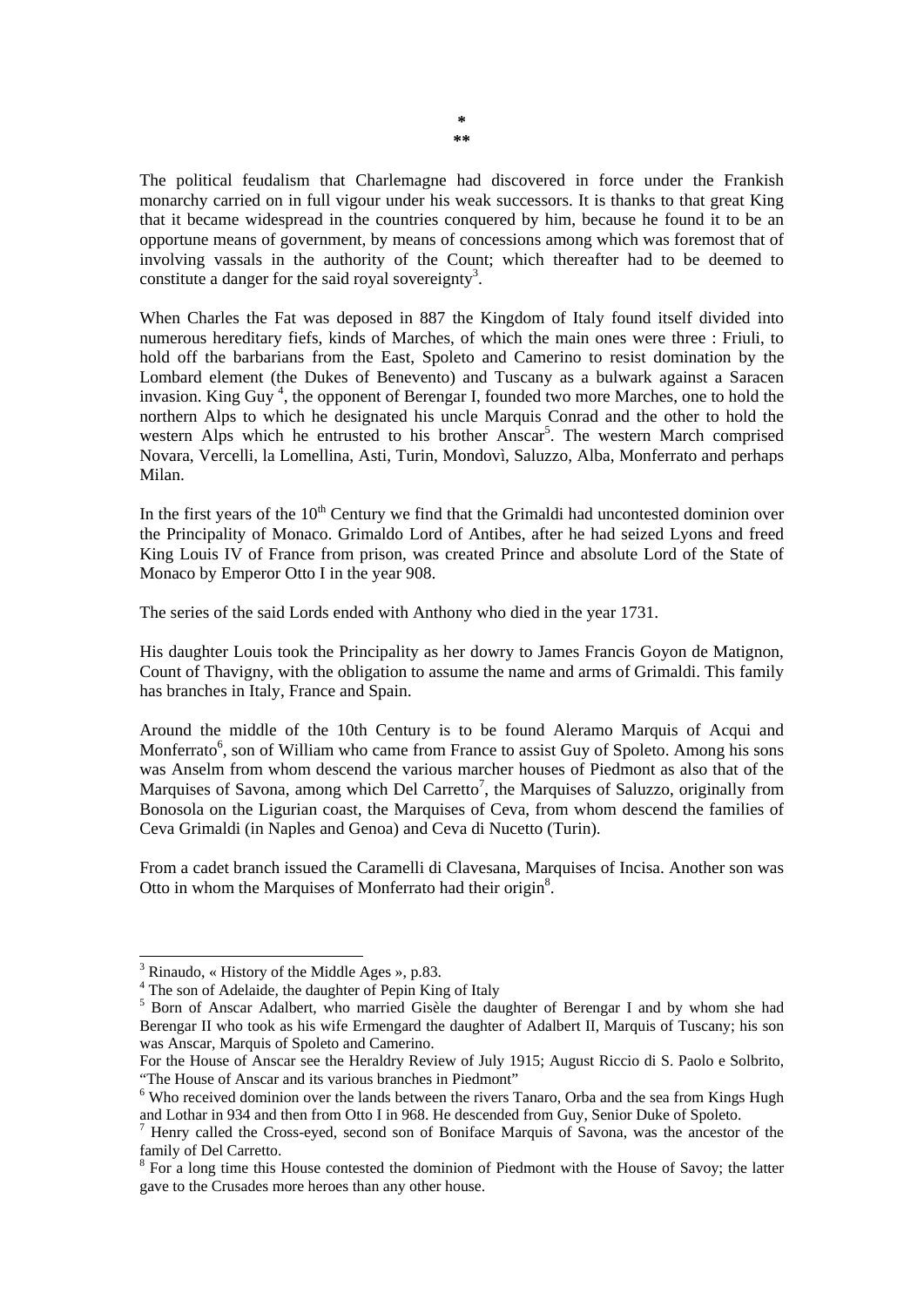In the first years of the  $11<sup>th</sup>$  Century Olderic Manfred (who died in 1035) was invested with the March of Ivrea, who was the son of Ardoin Glabrione (who died in 975), in his turn the son of one Roger, who had married the widow of the Count of Auriate (Saluzzo)<sup>9</sup>.

At the time of Otto I (961-973) Ardonio held the Counties of Reggio, Modena, Parma and Mantua. He had Tibald as son, from who came Boniface, who towards 1028 united his trans-Appennine domains to the Marquisate of Tuscany, which had come into being in 828. He married Beatrice the daughter of Frederick Duke of Lorraine, by whom he had Matilda, who was Lady of Tuscany, of part of Romagna, of Piacenza, Parma<sup>10</sup>, Modena, Reggio and Mantua. From the Marquises of Tuscany descend the families of Albertini, Alberti<sup>11</sup>, Bourbon del Monte, Ubertini and Guidi.

From the Guidi, Lords of Casentino and a large part of Romagna in the 11<sup>th</sup> Century descend the Guidi Guidelli (Modena), the Guidi of Bagno (Mantua, Florence and Ferrara) and the family of Poppi of Cividale in Friuli<sup>12</sup>.

In the second half of the 11th Century Humbert Count of Savoy took possession of the County of Aosta<sup>13</sup> and Moriana, part of Tarantasia, il Ciablese, part of Vallese: later he held the County of Belley<sup>14</sup>.

Obert I Marquis of Este<sup>15</sup> (died 975) was Marquis if Liguria and Count of Lunigiaua in the second half of the 10<sup>th</sup> Century, son of Azzo Adalbert. Obert II, son of the said Obert I,

-

<sup>11</sup> The Alberti of Poja and the Alberti of Enno (Trent) have different origins.

From one Mark Albert Giudice of Catenaia (Arezzo) around 1150 derives the French family of the Dukes of Ligne which appeared in France with Thomas Albert as Vicar of Pont-Esprit (Gard) in 1450. 12 Originator of the Guidi was Guy, grandson of the Emperor Otto.

Subsequently the Palaeologi held sway over Monferrato (1306-1533) who were succeeded by the Gonzaga (1574-1713). William II Gonzaga Duke of Mantua took possession on Monferrato which was raised to a duchy in the year 1574.

After Charles III the last Duke, Monferrato was given to the Duke of Savoy in 1665.

The States of the Marquis of Mantua were raised to a duchy in the year 1530 by Charles V. A Prince of this House by marriage was called to be Duke of Nevers in 1561. The branch of the Gonzaga of Mantua came to an end in 1627 and was succeeded by the branch of Nevers, contested by the Gonzaga of Guastalla and the Dukes of Savoy (the Treaty of Cherasco, 1631).

<sup>&</sup>lt;sup>9</sup> The daughter of Olderic Manfred was Adelaide who in 1035 married Herman Duke of Swabia, who was invested with the March of Turin and died in 1038; Adelaide contracted a second marriage, with Guy of Monferrato who died in 1045; and as her third husband Odo son of Humbert Count of Savoy.

 $10$  Piacenza and Parma which passed then to depend on the Milanese were reclaimed by the Pope in 1512 as part of the States of the Countess Matilda that were ceded to the Holy See by Maximilian I. In 1546 Paul III raised them into a duchy and conferred them with the title of an hereditary ecclesiastical fief on the Farnese family.

<sup>&</sup>lt;sup>13</sup> After the Marquises of Italy Aosta was held by the Marquises of Monferrato until Humbert of the White Hands broke away Moriana from it and went on to conquer the Vale of Aosta with which he was invested by Conrad the Salic. In 1191 Thomas of Savoy granted its inhabitants the immunities arising from the Valdostana letters of liberty.

<sup>&</sup>lt;sup>14</sup> Count Pasini Frassoni attributes a Burgundian, not Saxon, origin to the House of Savoy in the Heraldry Review of November 1915, "Savoy and Saxony".

<sup>&</sup>lt;sup>15</sup> Azzo III around 1150 was the first to establish his own dominion in the city of Este by building a castle there in the shelter of the Hill. The marquisal domination that lasted for over two centuries was very benign since it had come about that its citizens governed themselves almost as a Commune.

In 1420 Este was taken by the Paduans and in 1258 by Ezzelino; reconquered a year later by Azzo VII of Este it was seized by Ezzelino who held it until his death. In 1296 Este submiited to Ferrara; in 1397 it was taken by Can della Scala; in 1318 it was conquered by the Carraresi, then by the Scaligeri and by the Visconti and finally by the Carraresi once more who held it until 1405 in which Este with all the cities of terrafirma surrendered to the republic of Venice.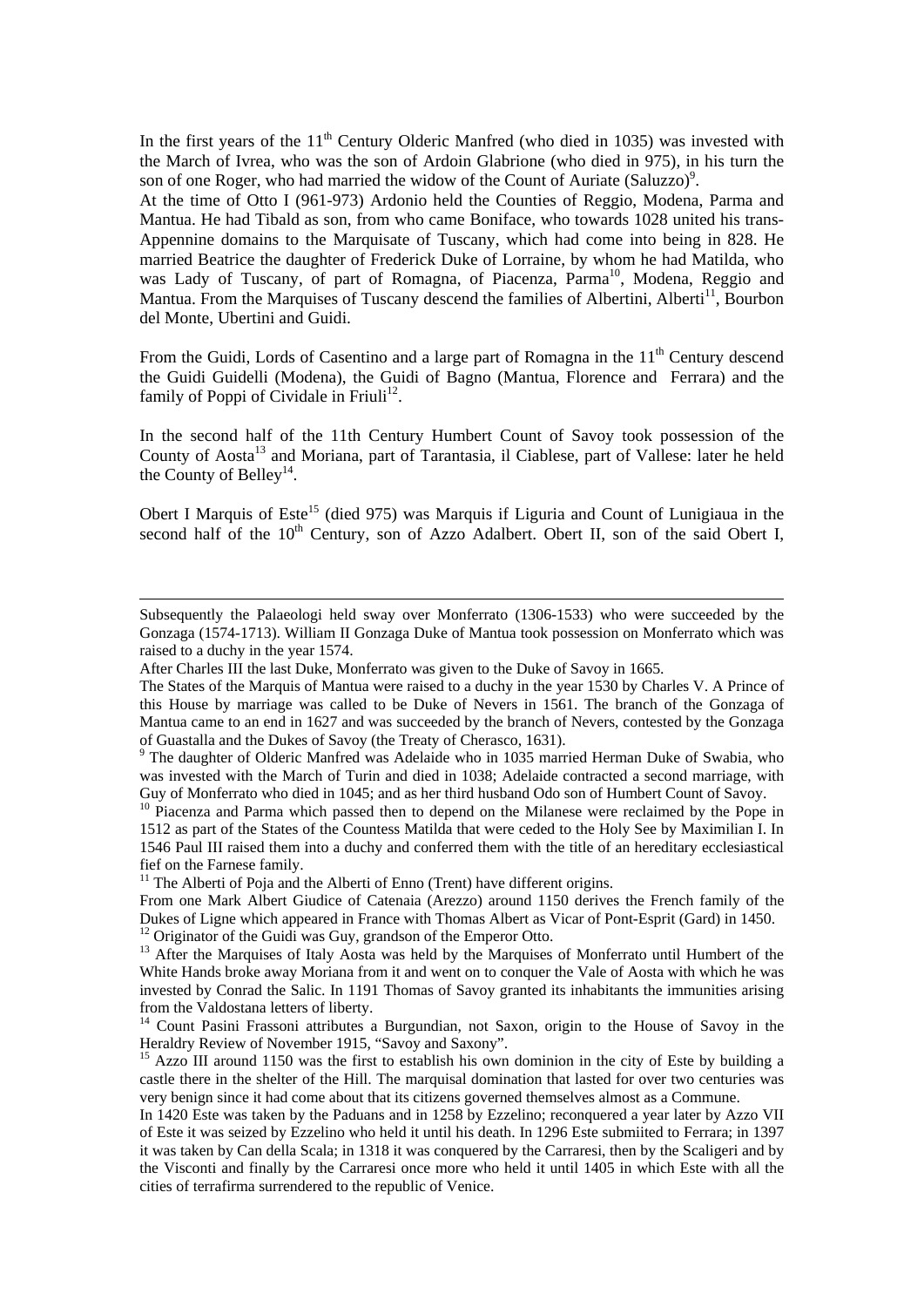carried on in this last Lordship and was the progenitor of the Pelavicino<sup>16</sup>. From Obert I descend the Malaspina Lords of Lunigiana<sup>17</sup> and the Marquises of Massa<sup>18</sup>.

In 1221 Azzo Novello son of Azzolino Marquis of Este and Ancona was invested at Brindisi not only with the County of Rovigo but also of Adria and Ariano. In 1310 the people of Este lost their dominion over Polesine<sup>19</sup> which they recovered in 1452 and which passed to the Venetian Republic in  $1482^{20}$ .

The House of Este lost the Duchy of Ferrara in 1598 which returned to the Holy See as an ecclesiastical fief.

The Lords of Gubbio in the  $12<sup>th</sup>$  Century were the Gabrielli who then extended their dominion over the Marches.

> \* \*\*

Earlier than in northern and central Italy, great lordships arose in the south of Italy and among these notably the Lombard Duchy of Benevento, whose origins date back to the first years of the  $6<sup>th</sup>$  Century and which gave rise to the County then Principality of Capua and the Principality of Salerno, to the County of Nocera, all three of which passed into the hands of the Normans in the course of the  $11<sup>th</sup>$  Century.

From the Lombard Counts of Capua descend the families of D'Aquino (with their branches of Alvito, Delle Grotte, Acerra and Santomango); Galluccio, Marzano and their offshoots the Mavezzani of Rimini and Piacenza and the Marzani of Trento, Manzella, also De Salerno, of Roccaromana, De Cajanello, of Presenzano $2<sup>1</sup>$ .

From the Princes of Benevento are considered to descend the Lucchesi-Palli.

1

<sup>&</sup>lt;sup>16</sup> Obert Pelavicino held the Lordship of Borgo S. Donnino. Embittered by the enmity of his son Godolphin, who had killed his brother Manfred, he donated it to the Vicentini in 1145.

<sup>&</sup>lt;sup>17</sup> Azzo II Marquis of Este (died in 1212) was the first Lord of Ferrara; Obizzo II Marquis of Este (died 1293) was the first Lord of Modena and Reggio.

<sup>&</sup>lt;sup>18</sup> We first hear of the lands of Massa in the 10th Century : in the following century it belonged to the people of Este, inherited from Countess Matilda. It than passed to the Lordship of the Malaspina who held it as a fief directly from the Emperor; la Lunigiana passed then to the Fieschi who originated in Lavagna. The latter ceded it to Castruccio Castracane, who had already deprived the Malaspina of their fiefs in Lunigiana. At the death of Castracane in 1328 it came into the possession of Pisa and after other events into the possession of Galeazzo Visconti.

On the death of the latter in 1402 the Malaspina regained possession of their domain and in 1434 Massa and Territory to avoid the depredations of the Pisans, Florentines and people of Fieschi surrendered to Marquis Anthony Alberic Malaspina, who promised to respect the Statutes and Privileges of Massa and Carrara and to protect them against enemy invasion.

Until 1520 the region of Apuana remained under this Lord, then it passed to the Cybo by the marriage of Richard, son of Alberic Malaspina. The male line of the Cybo ended in 1731 with Alderano and the succession passed to Maria Theresa who was married to Hercules Ronald III d'Este Duke of Modena who added the region of Apuana to his crown.

<sup>&</sup>lt;sup>19</sup> The Abbey of Polesine passed into the possession of the Este in the year 970 by a cession of Otto I. In 1293 it was occupied by the Paduans who obliged the Abbot to remove a chain that crossed the Adige to prevent the passage of boats which had not paid a tax to the Monastery. In 1355 it fell once more into the hands of the Este who erected three high towers there, called the Marquis's fortresses, but notwithstanding the Paduans re-took it.

<sup>&</sup>lt;sup>20</sup> For the current status of the House of Este, see The Heraldry Review of August 1915, A. Marinelli.<br><sup>21</sup> See *Raphael Alphonse Ricciardi Roccaromana*, historical monograph. Naples, Mormile 1887, p.36.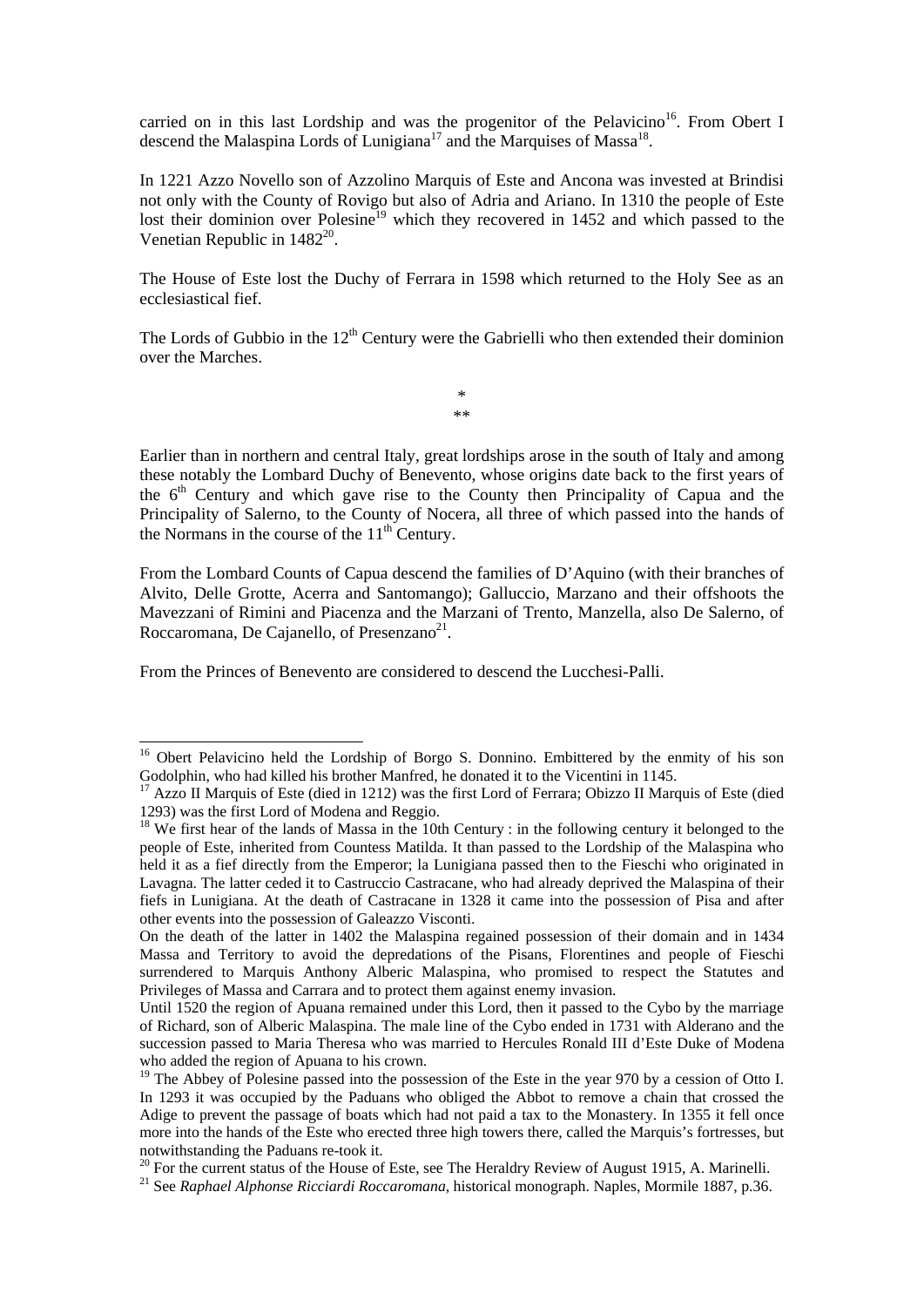From Landone or Landenolfo, a descendant of Dauferio Muto, Count of Nocera, originate the families of De Acto, De Actio, or Dactilo Ademari Alfano, Di Nocera (Salerno and Nocera), Stincarello and Viscidi (Nocera), Marchese and De Parente (Roccapiemonte).

From the Lombard Princes of Salerno descends the family of Giffone and more specifically that of Guaimario called Gifffone, Duke of Sorrento and Count of Conza, grandson of the Princes of Salerno  $(1091)^{22}$ , whose line ended in 1127.

From the Norman family of Quarrel which held the Lordship of Capua with the title of Prince for about a century (1056-1139), descend the families of Carrelli or Carelli, of which one branch assumed by substitution the house of Mascambruno, De Raho<sup>23</sup>, Gargano (of the Lords of Monte Gargano), Avella and Franchi (of the Counts of Avella).

From the same remote origin in the Dukedom of Benevento<sup>24</sup> the Duchy of Sorrento (512) whose head was styled Duke and Prince, although that State was converted into a Republic subject to the Byzantine Emperor.

The succession the said Duchy must be considered to have been hereditary because in the same family we find a series of seven Dukes (including one in a related family) and thus Sergio (who was also Duke of Amalfi), Gregory his son (842), Sergio and Athanasius sons of Gregory, another Gregory son of Sergio (920) and last a final Sergio son of Gregory (1071). These were followed by Robert II Quarrel Prince of Capua, son of Jordan II, sixth Norman Prince of Capua, who had married a daughter of the aforesaid Sergio. These had two sons, one called Saro (from whom come the Seri Sari, then Sersale) who gave rise to the family of Sersale, and the other Barnaby, from whom descends the family of Mastrogiudice.

Concerning the Duchy of Naples it is to be noted that the position of Duke was elective, as was also the Dukedom of Gaeta, which later became hereditary, when the Norman Princes of Capua (1056-1130) joined Gaeta to their State.

From the House of Hauteville, Counts of Puglia and then Kings of the Two Sicilies, the families of Avarna, Arena, Baldino, Rosso, Gravina, Gesualdo, Loffredo<sup>25</sup>, Grassi (of Salentino), De Nicastro, Molise, Scaglione.

From the Counts of Marsi, descendants of Berengar the first Count of Marsi in 950 who was of the Royal Carolingian House, descend the families of Borrello, Valva, Anversa, Sangro, Malanotte de Caldes, Celano, Pietrabbondante, Avezzano, De Ponte or De Pontibus, Palladoro, Collimento, (from which originated the families of Rivera and Basile), Camponeschi.

The family of Giudici (Arezzo, Aquila) came from the political faction of the Counts of Marsi.

From the House of Anjou which held the Crown of the Two Sicilies derived the families of Gioeni<sup>26</sup> and Sabrano.

<sup>&</sup>lt;sup>22</sup> From the same Princes but in the female line descends the family of Cavaselice originating from Landone (1086), From them descend the Counts of Corueto whose last descendant was Gaitelgrima, the wife of Marino Capece, Constable of Naples at the time of the Emperor Alexis Comneno (1081- 1118).

<sup>&</sup>lt;sup>23</sup> De Raho descends from Ralph IV Count of Aversa and Count of S, Arcangelo, a descendant from the doughty warrior Ralph Quarrel, Prince of Vagavan, captain of the Normans and founder of Aversa. From him who was Lord of Gargano descends the family of Gargano.

<sup>&</sup>lt;sup>24</sup> Originated in the year 571 and ceased in the year 1027 when it was given by Henry III to the Pope. In the year 774 the Dukes of Benevento had assumed the title of Prince.

<sup>&</sup>lt;sup>25</sup> The Loffredo of Messina, Marquises of Cassibile, have a different origin.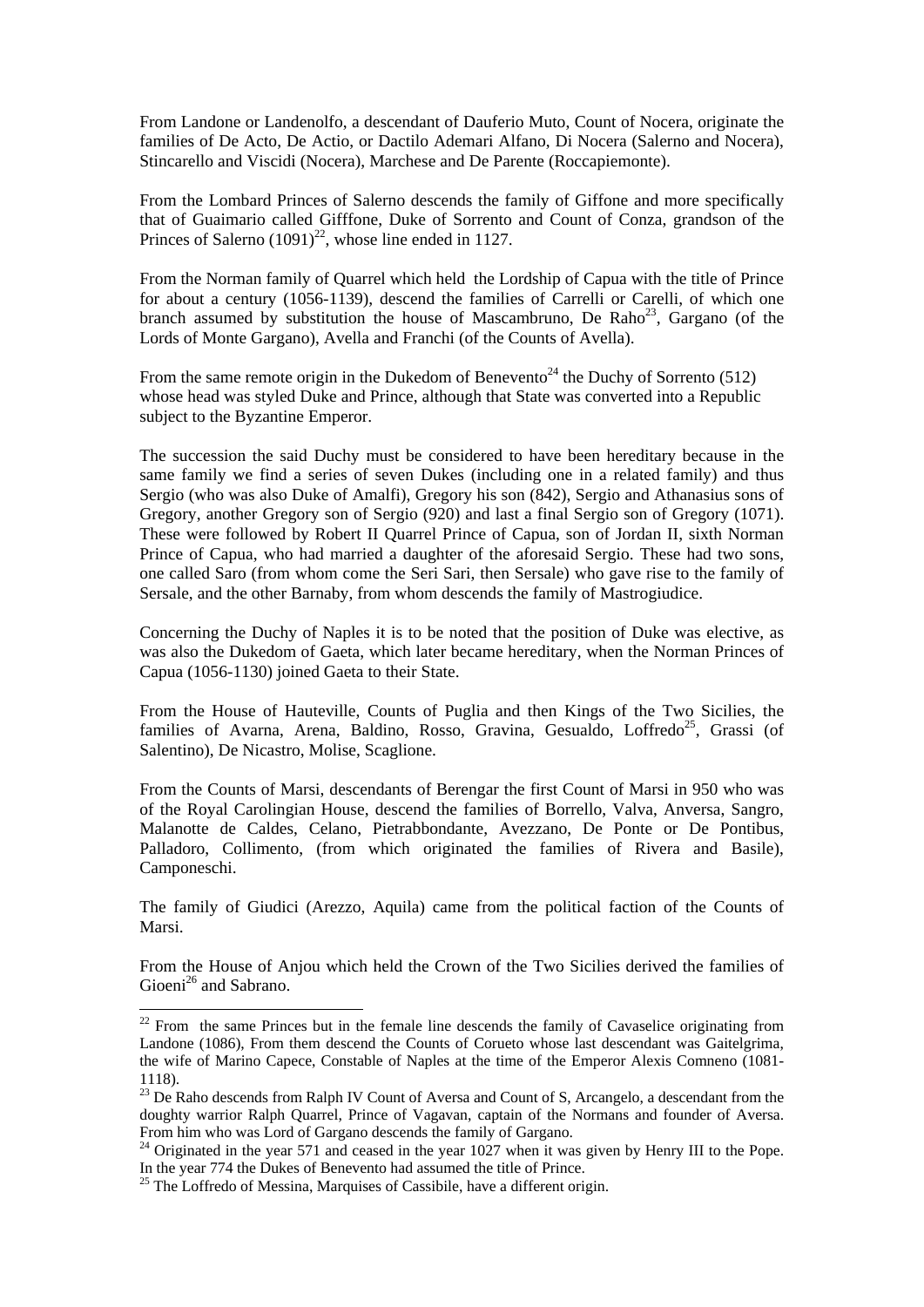In the Royal Blood of Aragon have their origin the families of Ayerbo d'Aragona, Borgia, Diascarlona, Orioles, Peralta<sup>27</sup>.

> \* \*\*

Towards the middle of the  $13<sup>th</sup>$  Century the common people began to tire of their Communal liberties which no longer guaranteed them internal order and peace with other cities and so it was with popular support that certain families secure their ascent and then absolute dominion of their native cities.

It is not to be wondered that from the Communes arose the factions and then the preeminence of finalise which finally led to absolute lordship. As F. Di Broilio wrote, the formation of the Communes in Italy, previously held to be the most glorious affirmation of popular will and the most conspicuous victory of the spirit of democracy against domination by the nobility, results in fact, from the documents which have been unearthed, from the works of the same members of the ancient feudal lines, that impatient with the political anguish in which they were confined in their diminished fiefs through the growth and multiplication of their families, had for a time requested and obtained citizenship of the larger neighbouring cities, which constituted a Communal lordship, where various intestine factions ruled and where it even lead to war against their relatives who remained in the castles of the County.

From the beginnings of the  $14<sup>th</sup>$  Century and then in the middle of the  $15<sup>th</sup>$  Century various minor lordships disappeared for a variety of reasons and others became true Principalities which, as we have seen, had their origins in much more remote times.

The families which had dominion in Italy, from the beginning of the  $12<sup>th</sup>$  Century, were the following :-

In the  $12<sup>th</sup>$  and  $13<sup>th</sup>$  Centuries the Da Camino as Lords of Treviso (1180-1259)<sup>28</sup>.

In the  $13<sup>th</sup>$  Century (1266) appeared the Varano as Lords of Macerato who came from Camerino and whose founder was Gentile. The held sway until 1502, when the territory was raised to a Duchy and passed to John Borgia.

Soon after 1212 Count Guy of Montefeltro, a descendant of the Counts of Carpegna, put himself in charge of Urbino and received regular investiture for same from Boniface VIII. He later died as a Franciscan friar in Ancona.

Frederick was the first Duke of Urbino and assumed ducal dignity with the solemn consent of Sixtus V.

<sup>&</sup>lt;sup>26</sup> Descending from Henry, of the blood of Charles I of Anjou. His wife was Beatrice the daughter of King Manfred.

Concerning the title of Duke of Anjou relating to the Gioeni see the Heraldry Review, July 1905, S.<br>Barchi : The Title of Duke of Anjou.

<sup>&</sup>lt;sup>27</sup> Wrongly an origin in the House of Aragon is attributed to the family of Sanchez or Sances, since in the year 995 is found mention of one Count Garzia Sanchez.

<sup>&</sup>lt;sup>28</sup> They profited from differences between the Pope and the Emperor. In 1329 Grincello was driven out of the March of Treviso and in him the family was extinguished.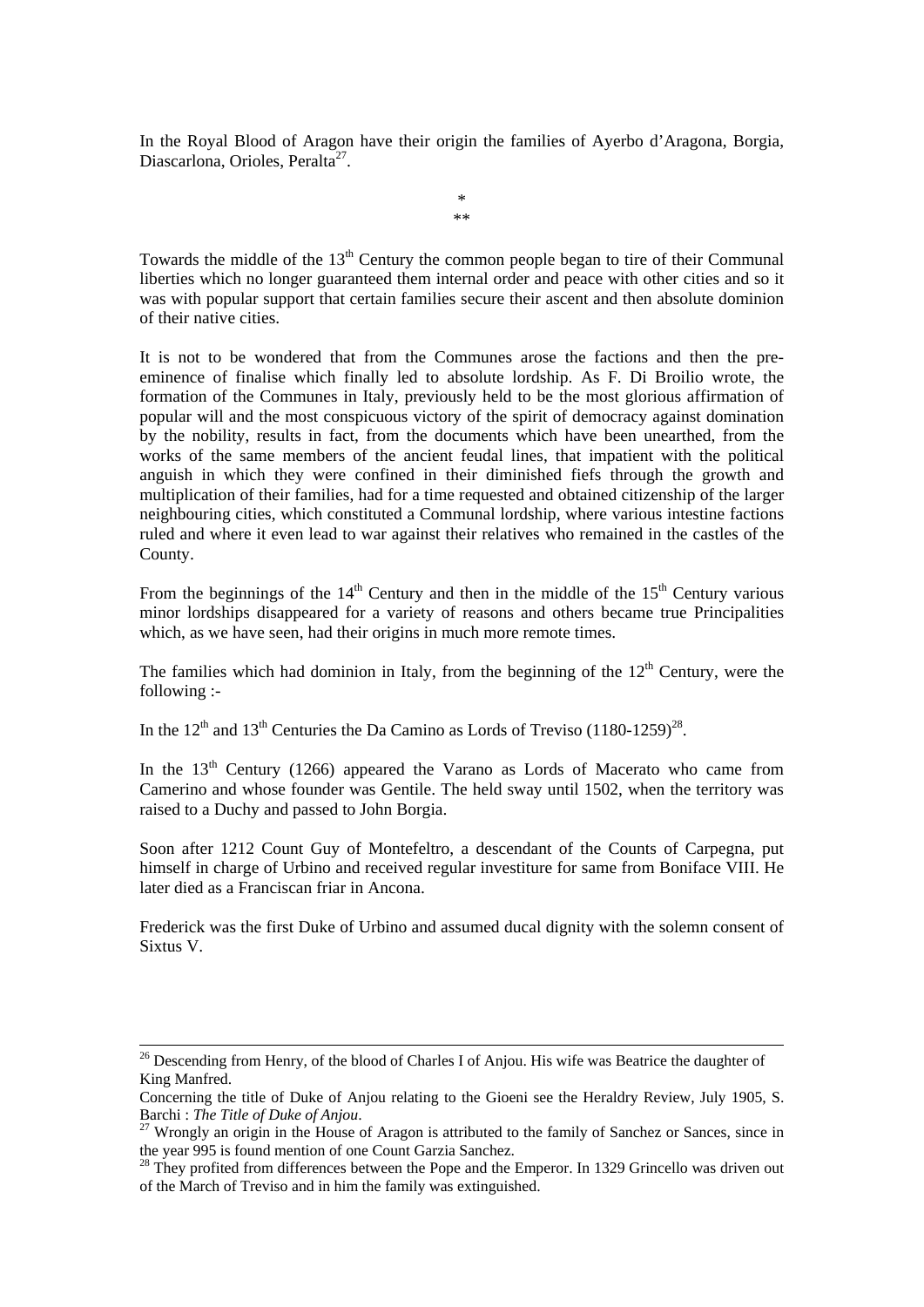After a pacific reign of four centuries over the region of Urbino the family of Feltreschi divided into the branches of Pietra Rubaia and Monte Coppolo and after having occupied S. Leo called itself Montefeltro.

To the Montefeltro succeeded the Della Rovere to which family belonged Pope Sixtus IV. John son of Raphael and nephew of the said Pope married Joanna daughter of Frederick of Montefeltro Duke of Urbino and held sovereignty over that duchy (1444-1574).

During the  $13<sup>th</sup>$  and 14th Centuries the Scaligeri held the lordship of Verona (1259-1387); from them originated the families of della Scala (Verona and Lodi); a branch lives in Germany. The French family of Mastini claim descent from the Scaligeri<sup>29</sup>.

In the same 13<sup>th</sup> Century the Torriani dominated Milan. Pagano (died 1241) was the first Lord of the people of Milan and Guy (died 1312) was the fifth and last Lord of Milan from his House. After him followed the House of Visconti  $(1277)^{30}$  and then by the Sforza (1447- $1515)^{31}$ .

The Bonacolsi ruled over the city of Mantua from 1279 to 1328 (the year in which they were extinguished)<sup>32</sup> which then passed to the Gonzaga<sup>33</sup> who held it until 1708. Pinamonte Bonacolsi was the first Lord and the last was Ronald called the Little Sparrow.

The Ventimiglia were Sovereign Counts of Ventimiglia from the middle of the  $12<sup>th</sup>$  Century until the end of the  $13<sup>th</sup>$  Century.

In 1300 we find the Gaetani with the rank of Marquises of the March of Ancona.

In 1377 the Malatesta held the Vicariate of Cesena from Urban VI and thereafter ruled over it until 1466. As the Montefeltro of Urbino the Malatesta descended from the Counts of Carpegna, from whom originated also the families of Tidi or Titi.

The family of Framarino derives from the Malatesta.

In the 14<sup>th</sup> Century the Polentari, originally from the castle of Polento, not far from Bertinoro and near Ravenna and which they held as a fief from the Abbot of St. John, took possession of the said city by the hand of Ostasio II (1310) and held it until 1441.

The Pepoli held Bologna throughout the  $14<sup>th</sup>$  Century, after having being at the head of a numerous faction called the Chequers from their arms. John of this family sold Bologna to Archbishop Visconti Lord of Milan for 200,000 Florins. He then returned to Bologna with the collusion of the Bentivoglio, of whom I shall speak soon and who were already creatures of the Pepoli.

<sup>&</sup>lt;sup>29</sup> The name of Scaligeri was greatly honoured in Verona because it was connected with the great benefices poured on to that city.

One historian wrote : If only Can Grande had lived longer and Martin more sensibly, not only would the fate of Verona have been different, but also the fate of the whole of upper Italy.

 $30$  In the 13<sup>th</sup> Century the Visconti ruled over Vigevano, although by an imperial privilege of Henry VII (1311) and Louis of Bavaria (1329) it was declared to be a free and independent Commune.

<sup>&</sup>lt;sup>31</sup> Francis I of France was Duke of Milan from 1515 to 1525.

<sup>&</sup>lt;sup>32</sup> Some authors have them descend rather from the family of Bonacossa of Ferrara (see the Heraldry Review, June 1915 : F. Di Broilo : *About the Bonnacolsi*.<br><sup>33</sup> Cocerning the origin of the Gonzaga of the Conrads of Austria, see the Heraldry Review, 1918, p.

<sup>236,</sup> Fr. Peter Fabbri : *The Gonzaga and the Conrads of Austria. A branch of the Gonzaga which established itself in France (Gonzaga of Nevers).*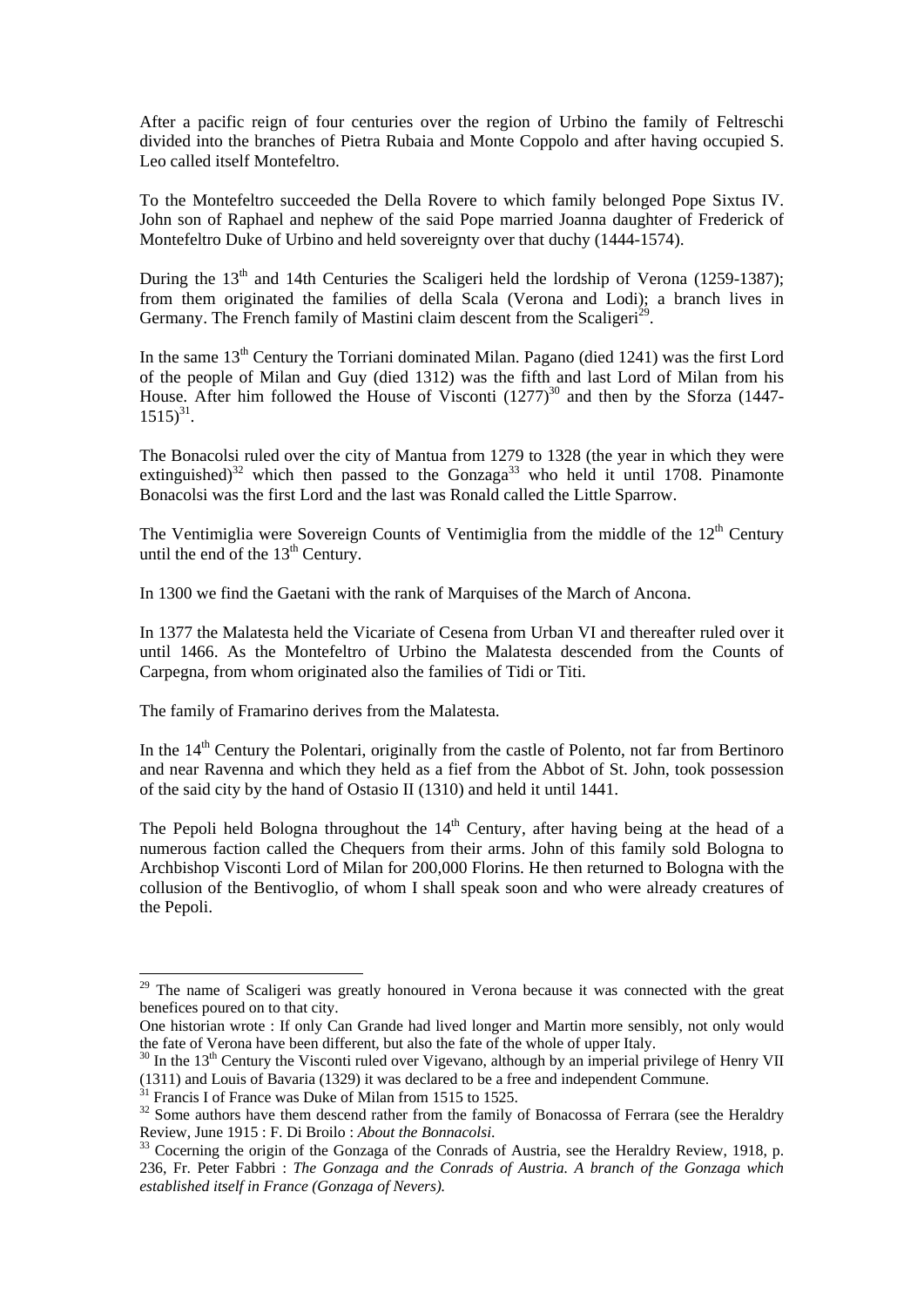In the same century the Trinci are Lords of Foligno from 1305 to 1356 with the title of Gonfalonier and Captain of the People and then until 1439 with the title of Pontifical Vicar. The family was extinguished in 1452 with Ronald but in Milan passed into the House of Sforza.

The Ordelaffi<sup>34</sup> had their residence on the banks of the Montone near Forlì and were Lords of that city, which was threatened by internal factions and by the Bolognesi who were often called to govern it or lead its armies (1310-1422). Towards the end of the  $15<sup>th</sup>$  Century they were extinguished in the Veneto with Sinibald.

The Carreresi were Lords of Padua from 1314 to 1406. From them originate the family of Papafava. The last of these was Francis, beheaded in Venice with his two sons.

The Bentivoglio originated from the castle of the same name near Bologna and were Sovereigns of that city in the  $15<sup>th</sup>$  Century. This family sprang from a natural son of Enzo King of Sardinia, the bastard son of Frederick II. In 1400 John, head of the fraction of the Chequers, supplanted Mark Gozzadini<sup>35</sup> of that illustrious Bolognese family and had himself proclaimed Lord of Bologna. The Lordship of that family ended in 1511.

1503 was the year in which Julius II took Bologna from the Bentivoglio.

In the  $14<sup>th</sup>$  Century the Bentivoglio were inscribed in the Corporation of the Butchers. From this family descend the Bentivoglio Visconti.

The Pico were from the beginning of the  $15<sup>th</sup>$  Century (1414) and for another two centuries Lords and then Dukes of Mirandola which was sold to the Duke of Modena in 1710.

At the beginning of the same century John Roger Suardo was Lord of Bergamo and almost all of its province. In 1421 Duke Philip Maria Visconti took possession of it by means of Philip Carmagnola.

Towards the end of the 15<sup>th</sup> Century the Riario family, from around Savona (and whom some authors will have to be of Goth origin and others Norman) obtained from Pope Sixtus IV the cities of Imola, Forlì and Cesena.

Not many years later however they were dispossesed by the Duke of Valentinois, Caasar Borgia.

At the beginning of the  $16<sup>th</sup>$  Century Pope Alexander VI destroyed the greater part of the Lordships of Romagna, occupying Imola and Forlì in 1499, Rimini and Pesaro in 1500, Faenza in 1501 and from these cities created a dominion for Caesar Borgia who had taken possession of Camerino which he took from the Varano, the City of Castello from which he expelled the Vitelli and Perugia, which had been of the Baglioni (1502).

The following year however the Duchy of Romagna was reunited by Julius to the Patrimony of Peter with Bologna which he had taken from the Bentivoglio. The same Pope took Imola, Cesena, Rimini and Faenza from the Venetians in 1509.

Towards the middle of the  $16<sup>th</sup>$  Century (1545) Paul III Farnese raised Parma into a Duchy which was held by his own House until 1731 when it passed into the dynasty of the Bourbons.

<sup>&</sup>lt;sup>34</sup> They came with Berengar Duke of Friuli. Lor of Laffio or Alloro of Alfio was Governor of Forlì in 952.

<sup>&</sup>lt;sup>35</sup> Brandoligi Gozzadini rival of the Pepoli was exiled from Bologna in 1337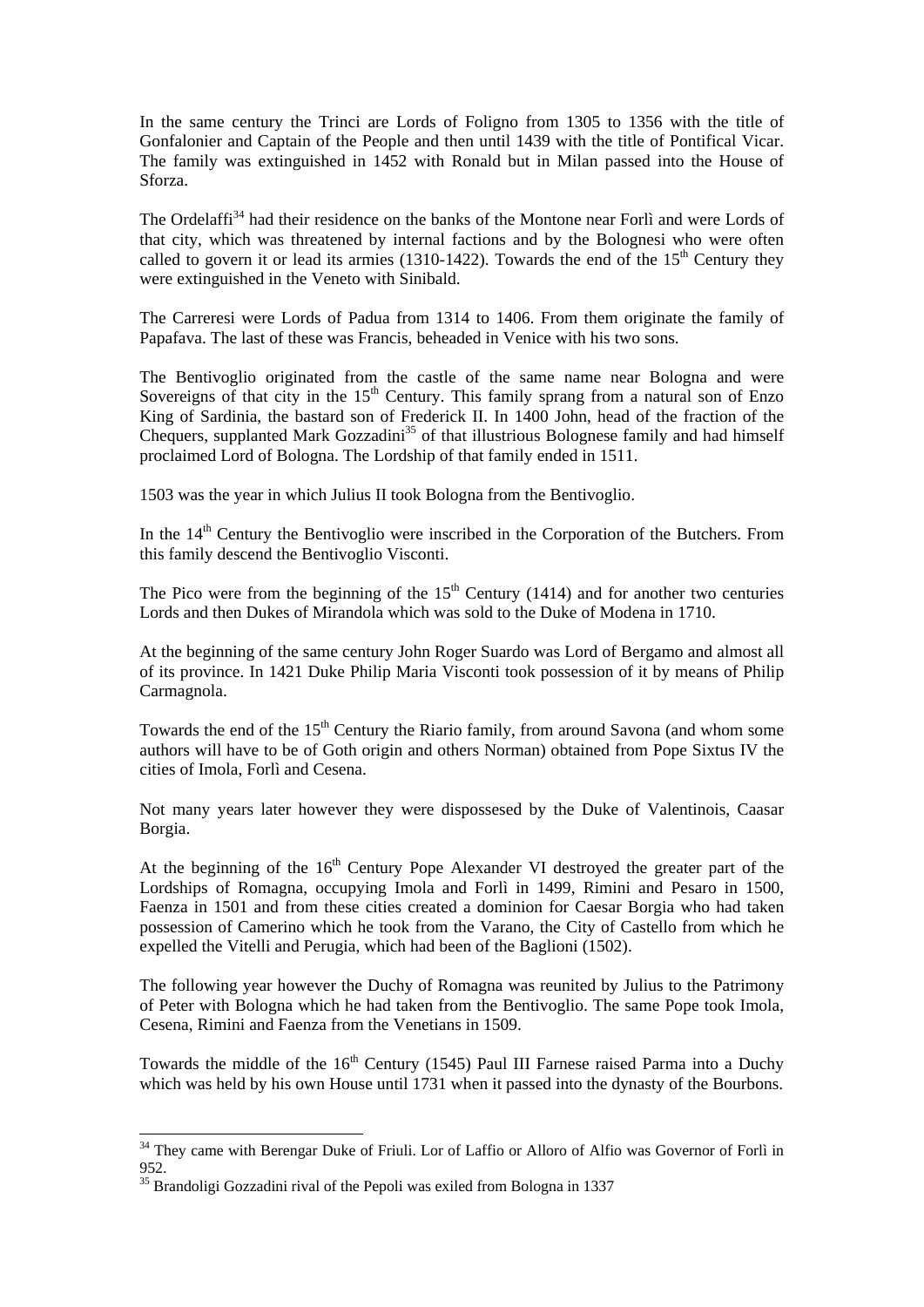In the first half of the  $16<sup>th</sup>$  Century (1531) began the dynasty of the Medici of the Dukes of Florence, then Grand Dukes of Tuscany 81537), from Alexander to Gaston (1723) to who succeeded the dynasty of Hapsburg-Lorraine  $(1737)^{36}$ .

In the same  $16<sup>th</sup>$  Century (1545-1727) the Farnese were Dukes of Parma, Piacenza and Guastalla which in 1731 passed to the dynasty of the Bourbons.

In the  $14<sup>th</sup>$ ,  $15<sup>th</sup>$  and  $16<sup>th</sup>$  Centuries at various times and for varying periods held lordships the Appiani in Piombino, the Avvocati in Vercelli, the Benzoni in Crema, the Brusati in Novara, the Correggeschi in Parma, the Del Pozzo in Alesandria, the Fisiraga in Lodi, the Fogliani in Camerino, the Langoschi in Pavia, the Maggi in Brescia, the Pagano and the Alidosi in Imola given to them by Robert of Anjou and which they held until 1424 whenit was taken from them by Philip Maria Visconti by treachery, the Porcari in Orvieto, the Rusca in Lodi, the Scotti in Piacenza, the Terzi in Parma and Piacenza, the Tornielli in Novara, the Vitelli in Città di Castello.

> \* \*\*

## **Families descended from Houses once Sovereign in the Italian States (not named in the preceding text)**

**Alberici** – apparently originating from the House of the Counts of Tuscolani. Around 974 a certain Albert of the Alberici tried to gain dominion over the city of Piceno and the Romagna.

**Aliprandi** – To them is attributed descent from Alprand or Liutprand who ascended the Lombard throne in 712.

**Archinto** – To them is attributed descent from the Lombard Kings.

**Arezzo** – The family is notably distinguished by the style of Dukes of the Romans.

**Balbo** – Descends from one Roman Balbo who towards the end of the  $6<sup>th</sup>$  Century founded the Republic of Chieri. From the Consorteria of the Balbo came the very ancient family of Bertone of Chieri. According to E. Gabotto, the Balbo belong to the manfredian family, descending that is from Manfred who died in 756, ancestor of another Manfred, Chamberlain to Charlemagne, from whom claim their origin various illustrious families in France, Piedmont, Lombardy and the Veneto such as the Counts of Verdun, of Toul and of Metz and of San Bonifacio, Avogadro, Biandrà of Reaglie, Guasco, Radicati, Baudi, Gianni, Capris, Provane, Visconti of Milan.

**Barbiano of Belgioioso** – Held imperial fiefs during the 11th Century.

**Bianchi di Genova** – A branch of the Counts of Lavagna, originating in Obert Biancho (11<sup>th</sup>) Century).

**Biandrate** – Of Anscar stock, descended therefore from Anscar I brother of Emperor Guy, son of Guy the Elder, Duke of Spoleto (died 870).

**Chacherano** – Of Anscar stock.

 $\overline{a}$ 

 $36$  Already between 1464 and 1519 the family had provided 7 Chiefs to the Florentine Republic.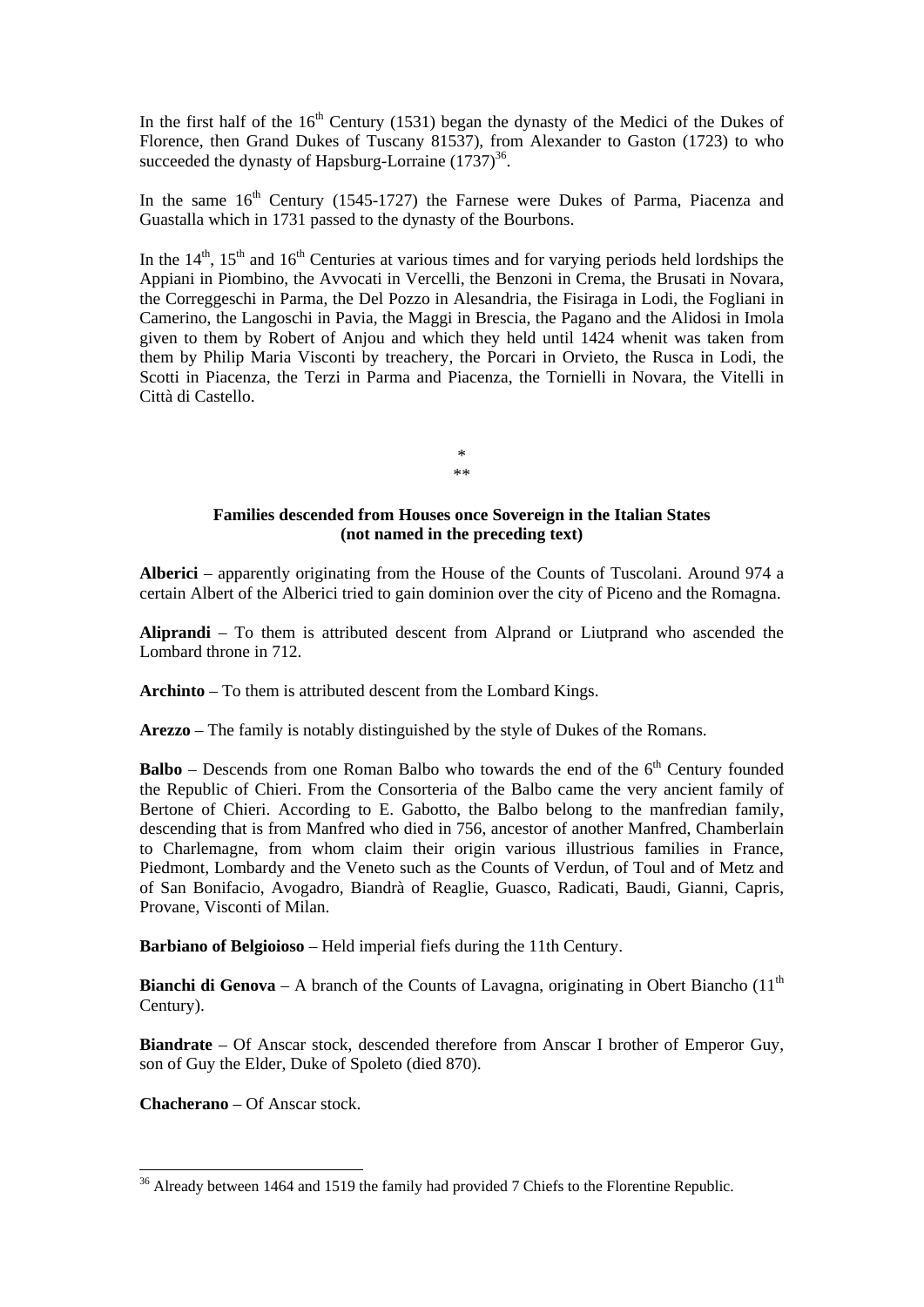**Carafa** – Held to be descended from Stephen Sigismond of Pisa, who took possession of Sardinia and ruled it as absolute lord. Expelled from there he was made Admiral by Sergio V Duke of Naples  $(1040-1080)^{37}$ .

**Casanova** – A branch of the Counts of Lavagna.

**Castelli** – A family of this name held sway over the city of Terni. To it is attributed descent from Remy Prince of Terni and son of Etanno the last Duke of Franconia.

**Chigi** - Originally from Siena. It is on record with the title of Counts of Ardenghesca until 1100. It descends from the Chigi of Ardenghesca, Counts of Macerata which possessed a State in the province of Siena with many fortresses and castles.

**Coda** – It is declared to be a branch of the House of Savoy.

**Cogorno** – A branch descended from the Counts of Lavagna, originating from the family of Bianchi said previously from Obert Bianco.

**Colonna** – Descends from the Counts of Tuscany, who around 1000 acquired immense power and civil authority in Rome and the Lazio area. They have their origin in Theodore, Consul and Duke.

**Crespini** – A branch descending from the Grimaldi.

**Della Chiesa** – Of the stock of Anscar.

**Della Gherardesca** – Of Lombard origin and deriving from a certain Gerard who lived in the 10<sup>th</sup> Century. He was Sovereign of Gherardesca, Donoratico, Montescudaro, Settimo, Castagneto and other places in the Maremma.

**Della Torre di Lavagna** – Is held to be a branch descended from the Fieschi, Counts of Lavagna, who were fief holders directly from the Emperor<sup>38</sup>.

**Della Torre di Valsassina** – Descended from the Torriani, Lords of Milan.

**Doria** – In the  $15<sup>th</sup>$  Century they possessed Oneglia on the coast to the west of Genoa as an imperial fief.

**Gaetani** – From John Duke of Gaeta, son on Aunericho Goto.

**Garretti** – Of Anscar stock.

**Giffone** – Held to be descended from Guaimario, called Giffone or de Jefuno, son of Guy Duke of Sorrento and Count of Conza and nephew of the Lombard Princes of Salerno.

**Govone** – Descends from the Lords of Govone, a castle of Astigiano, who in the  $11<sup>th</sup>$  Century were allied to Rudolph Viscount of Asti and Hubert his son.

**Grisaghi –** A branch of the Gonzaga.

1

 $37$  Such an origin indicated by Aldimari in his vast work on the Carafa. Origins and events from the beginning until the year 1690 are dealt with by Prof. Francis Scandone : The Carafa Family in the second series of the works of Litta, "Famous Italian Families".

<sup>&</sup>lt;sup>38</sup> See the Heraldry Review, March 1921 : Nob. A. Scorza, "*The Counts of Lavagna*".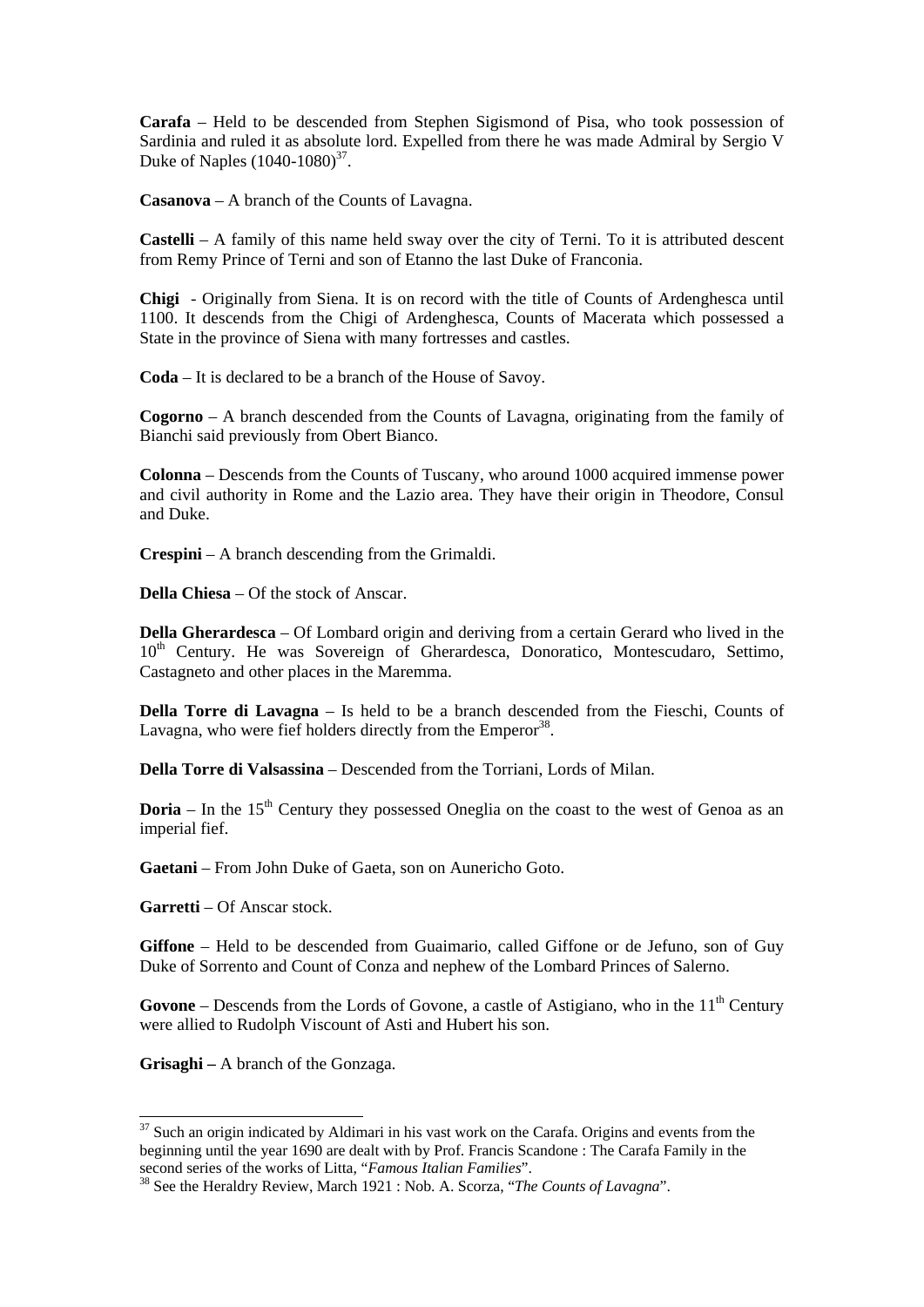**Lancellotti** – This family traces its origin to Ronald of Durazzo, Prince of Capua and natural son of King Ladislas of Naples and who was commonly called Little Lance (Lancellotto).

**Lante Montefeltro della Rovere** – Heirs to the family of Della Rovere and thus succeeded to the name and the titles of the Houses of Montefeltro, previously Dukes of Urbino (vide supra).

**Lavagnino** – A branch of the family of the Counts of Lavagna.

**Malabarba** – Of Anscar stock.

**Marsciano** – Tha family of Marsciano of Lombard origin possessed the ancient Duchy of Chiusi and extremely vast domains in Tuscany, Romagna and Umbria until the  $7<sup>th</sup>$  Century. It still retained great power in the year 980 at the time of Count Kadolo from whom are descended all the Lords of Marsciano (the branches of Pazzano, Migliano and Marsciano).

**Medici** and **Medici Tornaquinci** – Who share an origin with the Grand Dukes of Tuscany : deriving from the fourth son of the Gonfalonier Averard with the name of Jovene or Giovenco, who married Nannuccia the daughter of Naldo Ruccellai by whom he had two sons, Anthony (1545) the founder of the line of the Princes of Ottajano (Naples) and Julian the founder of the line of the Medici Tornaquinci. A branch of the Medici of Florence passed to Zara in  $1596^{39}$ .

**Montevecchio** – A branch of the Gabrielli, the powerful Counts Eugubini who have been mentioned previously. The said family at the beginning of the  $13<sup>th</sup>$  Century divided into three branches representing the three sons of  $\text{Gabriel}^{40}$ .

**Orsini Rivalta** – Of Anscar stock.

**Pallavicino** – In the  $12<sup>th</sup>$  Century Obert II created what was called the State of Pallavicino with the acquisition of various cities and lands. A branch of same is the Pallavicino-Mossi.

**Penelli** – A branch of the Counts of Lavagna.

**Pio di Savoia** – Joined to the family of Savoy in 1450.

**Prossasco** – Of Anscar stock.

-

**Radicati** – From this family came the very ancient Counts of Cocconato, immediate vassals of the Empire with the right to strike coinage.

**Ravaschieri** – Reputedly descended from the Fieschi, like the Della Torre, Lavagna, Bianchi, Cogorno and the Lavagnino, Penelli, Casanova, mentioned above.

**Riario-Sforza** – (see above). This family added Sforza to its own name after the marriage between Jerome Riario, Lord of Imola and Forlì with Catherine the natural daughter of Francis Sforza, Duke of Milan.

<sup>39</sup> Historical Heraldic Genealogical Bulletin, July 1821.

<sup>&</sup>lt;sup>40</sup> The name Montevecchio began to be used together with the surname from Peter son of Herman II, son of Gabriel. Their descendents finally abandoned the original name of Gabrielli : they established themselves in Fano, where they thrive to this day. The Montevecchio played their part in important historical events, holding high office in their native land and elsewhere. (See : "*Marchioness Laura di Montevecchio Almerici, Montevecchio Family*", Rome, Danesi, 1909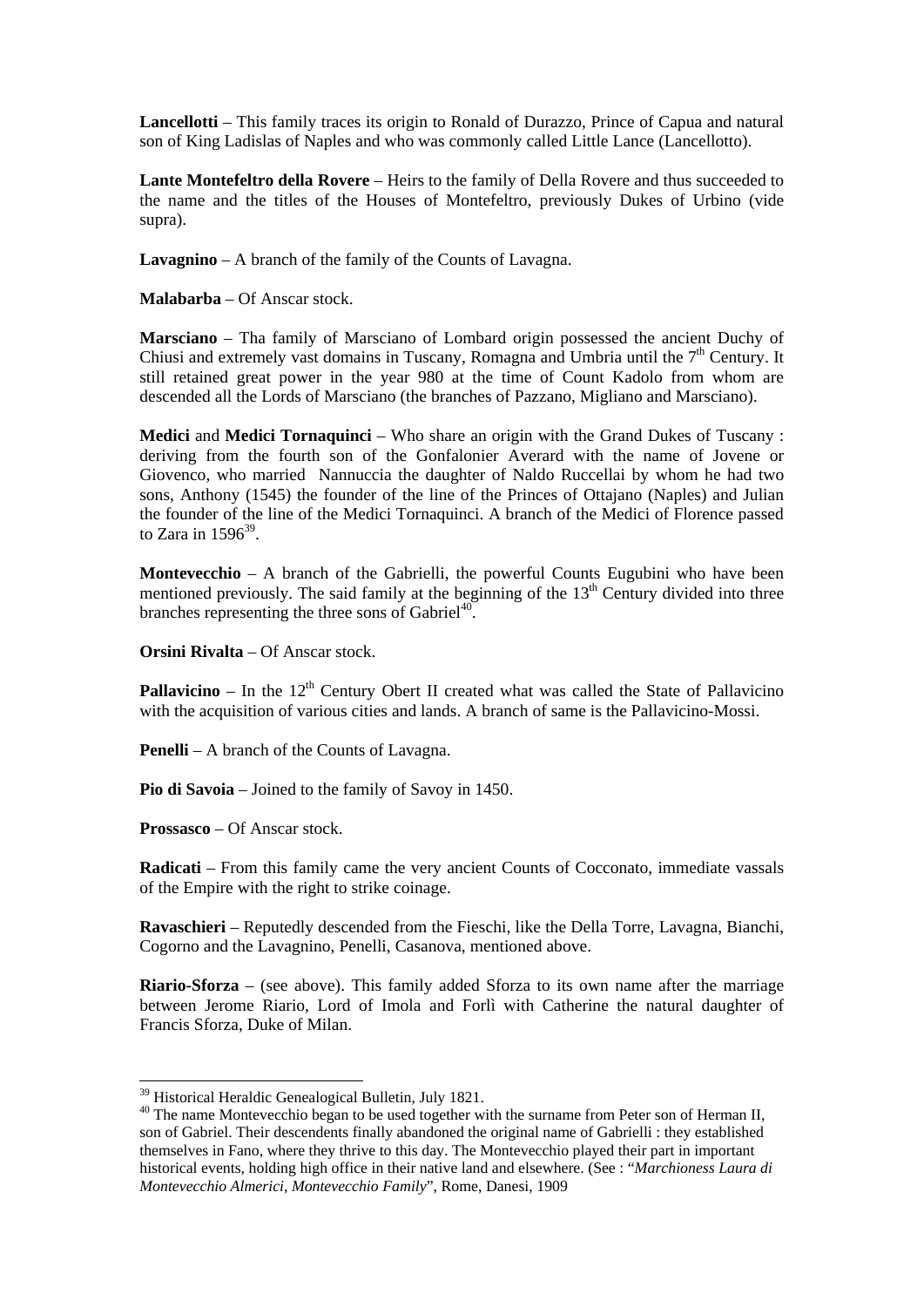**Riccio** – Of Anscar stock.

**Sammartino** – Of Anscar stock.

**Scorza** – A branch of the Counts of Lavagna, originating in Guirardo, son of Pagano (1130).

**Sforza-Cesarini** – This family is the only remaining descendant of the Ducal House of Milan and originates from Bosco brother of Francis II Duke of Milan.

**Transo** – Some authors hold that this family originated from Hugh the Black, son of Hugh the Handsome Lord of Burgundy and others rather give Transo who was Doge and Consul of Gaeta in 1040.

**Trotti-Bentivoglio** – John II Bentivoglio, Prince of Bologna united the Trotti of Alessandria-Milan to his own family in 1478 as an adoption of honour.

**Ugoni** – A branch of the Gonzaga.

**Valperga** – Of Anscar stock.

**Ventimiglia** – Originated in Conrad brother of Adalbert King of Italy and Otto marquis of Ivrea and son of the Lombard Emperor Berengar II.

**Visconti** – The noble Italian families who have proven their descent from the Visconti, Lords and then Dukes of Milan, are the following : Visconti of Modrone, Visconti Lords of Ornavaso, Visconti Lords of Saliceto<sup>41</sup>.

According to Crollalanza, in the *Yearbook of the Italian Nobility*, 1893, also the Visconti of Marcignago (Cremona and Milan) are descended from this historic Milanese house.

*to be continued* 

G. CARRELLI

*continuation* 

-

# **National Families descended from Foreign Dynasties**

**Acquaviva** – Originated in Germany from the Royal blood of the Dukes of Bavaria.

**Afan de Rivera** – Would have themselves descend from Ramiro II King of Leon, called the Infante (967-982).

**Aldano** – Originally from Alcantara of the blood of the Kings of Leon.

**Alvarez** - Some authors hold them to be descended from Don Alfonso VI King of Toledo; others that they originate from Athens and descend from the Palaeologi; yet others that they descend from Garcia Alvarez, a gentleman from Toledo.

**Angelo** or **De Angelis** – To them is attributed an origin in the Emperor Isaac Angelo (1185- 1195). Expelled by Elexis his brother, the descendants of Isaac moved to the Duchy of Amalfi. Irene Angelo married Roger I the Norman in 1191 and Helen married King Manfred the Swabian in 1258.

<sup>41</sup> For further information see the Heraldry Review, 1915, p.760, "*Reply to G. Corti on a matter of heraldry*".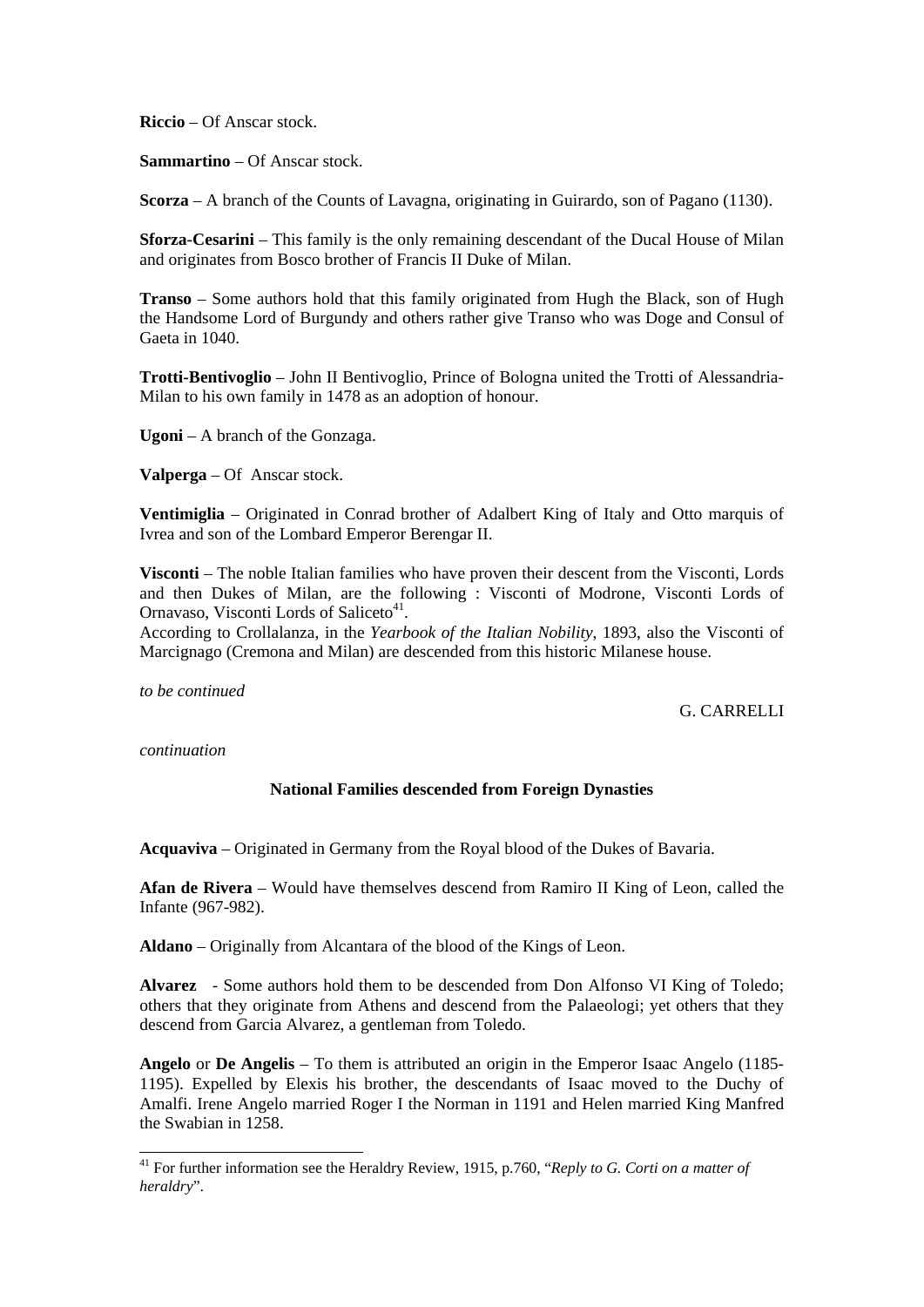**Avignone** – To this family is attributed descent from the ancient Counts of Provence.

**Ayerbo di Aragona** – Originate from Don Peter Lord of Ayerbe, son of Don James King of Aragon and Donna Teresa Gil de Padaure (Vidaure), a lady from Valencia. Don James was the father of Don Peter the Great.

**Baglioni** – Originate from the Dukes of Swabia and had as their founder in Italy Louis, the Imperial Vicar of Barbarossa in 1181. Once the Oddi had been expelled from Perugia, the Baglioni ruled there for some time.

**Bagratide** or **Pagratide** – Descendants of Bagrad from the Royal line of Armenia and Georgia. They had the right to place the crown on the heads of the new Armenian monarchs.

**Barozzi** – One of the twelve families which made up the Tribune of Venice. For almost two centuries they ruled over the islands of Santorini and Therasia in the Archipelago

**Beccaria** – To this family is attributed descent from the Emperor Caro, whose son Valerian succeeded him as Emperor, had Beccario who was raised by his mother who was left a widow in Germany. Beccario fought under Constantine the Great and carried off thirteen victories, which are commorated on its arms by thirteen mountains, coloured sanguine, on a field of gold.

**Bentivoglio di Aragona** – Descendant from the Princes of Bologna, added the surname of Aragon by a Royal concession in 1484.

**Bonarelli** – Descendant from Count William, son of Prince Richard of Normandy, and who established himself in Ancona in 1080.

**Boselli** – Originated from Ambrose Count of Bergamo, descendant from the Bosi Lords of Bosnia.

**Bossi** – Have the same origin as Boselli.

**Candida Gonzaga** – A branch of the Filangieri (see below) which obtained by a Royal Decree of the  $15<sup>th</sup>$  December 1859 the right to add to their surname that of Gonzaga, having succeeded the branch of Marquis Ferdinand Gonzaga, Prince of the Holy Roman Empire and Grandee of Spain.

**Cantelmo** – Originate in Everard, the last son of Duncan King of Scotland, from whom issued the Royal family of the Stuarts.

**Caputo** – Descend from Conrad Caputo, Prince of Antioch of the House of Hohenstaufen. Vicar General for the island of Sicily, nephew of Frederick II.

**Cardona** – Derived in Catalonia from Raymond Folk, cousin of King Louis the Conqueror.

**Castriota Scandbech** – Descended from the famous Castriota Skanderbeg, Despot of Albania.

**Cattaneo** – This family is the same as that of Della Volta to which is attributed an origin in Inigo, King of the vendee in France. It took the surname cattaneo from the time when Inigo Consul in Genoa was sent as Ambassador to Frederick Barbarossa, having signed in Pavia a Peace between the Republic and the said Emperor, and was then raised to the rank of Marshal of the Imperial Court.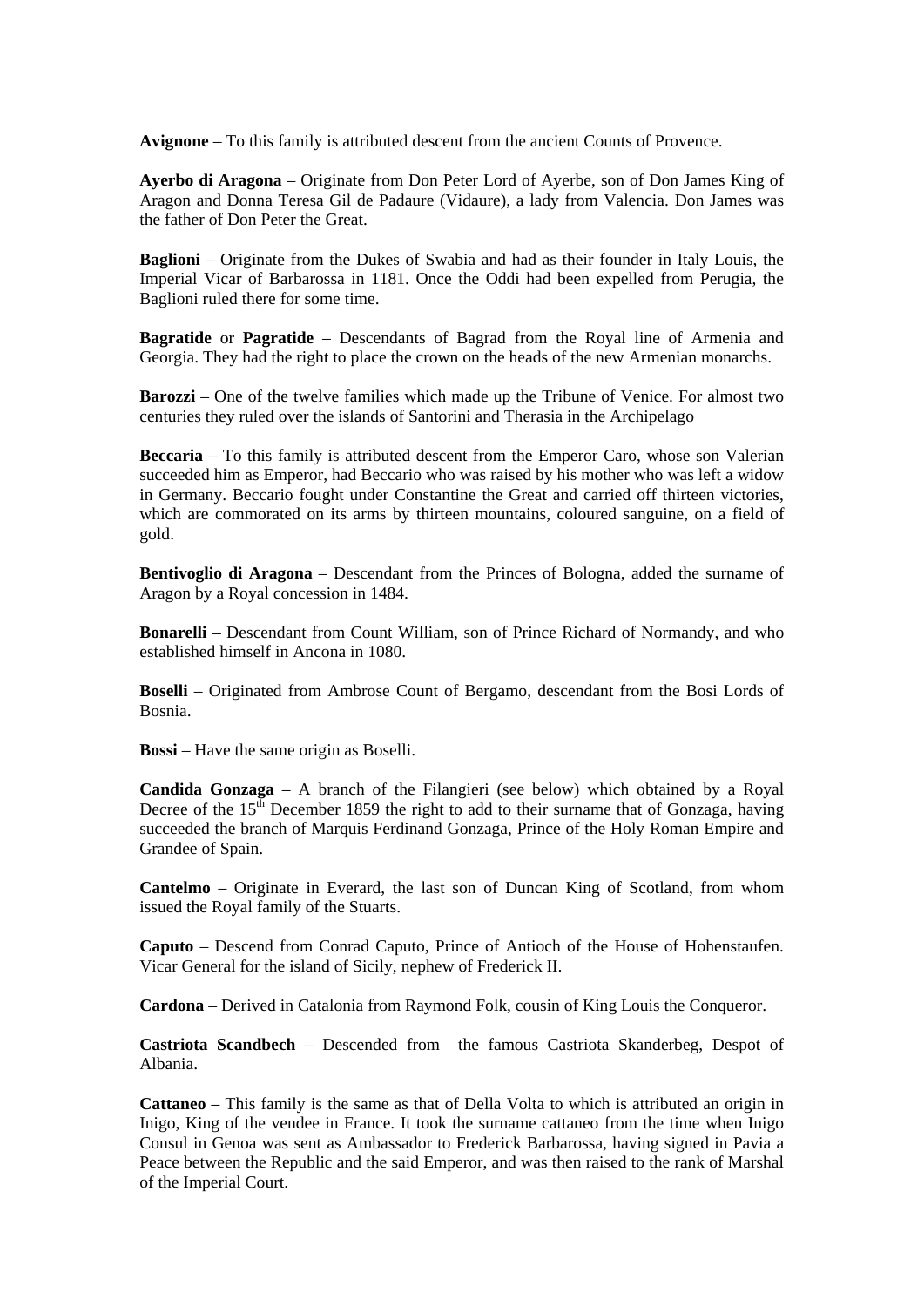In 1307 Andrew was prince and absolute Lord of Focca. Andrew II Prince of Focca married the sister of the Palaeologus Emperor, Prince Dominic III married Luchina, the Emperor's sister (1327). Francis restored the Palaeologus Emperor to his throne, after he had been deposed, as result of which he obtained as his wife his sister Maria, as well as the Principality of Metellino and the rank of Admiral of the Imperial Fleet. Catherine married the Palaeologus Emperor in 1448.

**Cavalcabò** – Derived from Adolio of Franconia who came to Italy in the 10<sup>th</sup> Century. Some authors hold them to be a branch of the Boselli of Bergamo.

**Centelles** – Originate in Cataldo of Craon, Lord of Centelles in Spain in the year 792. He ws of the House of the Dukes of Burgundy.

**Chiaramonte** – A family of French origin, which transferred to Sicily with Verlando a descendant of the Emperor Charlemagne.

James was Governor of Nicosia with the privilege of striking money there with his own mage and the arms of his family, called Jacobite coins.

**Cito** – The most ancient records of this family go back to one Püeter Cito, head of a Croat tribe in 1102.

**D'Arco** – Descended from the Counts of Bogen in Bavaria.

**De Florio** previously **De Florea** – Originated in Galeoto Franco of Scutari, Lord of Albania. His descendants were dispossessed by the barbarians in the  $12<sup>th</sup>$  Century and migrated to Italy and with the families of Mazzucca and Cessarione they established themselves in Venice and then towards the end of the  $14<sup>th</sup>$  century in Manfredonia.

**Del Balzo** – Descended from the Kings of Arles and Princes of Orange.

**De Silva** – Of Spanish origin or Portuguese and believed to be descended from the Kings of Alba.

**Di Saluzzo** – To them is attributed descent from Ethelbert King of Kent (563-616(, progenitor of the Arduini, of the House of Burgundy, of the Counts of Provence, of the Counts of Savoy.

**Fansago** – (see Aliprandi).

**Fieschi** – The founding father Romuald, according to certain authors, belonged to the family of he Dukes of Bavaria or, according to others, to that of the Dukes of Burgundy. A brother of Obizzo (see this family) by the name of Friso was the source of the surname. Andrew Fieschi, Admiral of Genoa against the Venetians, was beaten by Ranieri Zeno, who

in commemoration of which assumed as his arms those of the family of Fieschi. **Filangieri** – From Angerio of the blood of the Dukes of Normandy, called also De Principato, because in Norman times they held the province of Principato as a County.

Descended families : Candida, Senerchia, Sorrrentino, De Petro.

**Geremei** or **Geremia** – Descended from Jeremy Duke of Cologne, during the reign of the Emperor Theodosius III. From this family issued the following : Buvatelli, Ramberti or Rambertini, Primadizzi, Pritoni, Guidoni, Basilieri, Beccari, Sopramuri, Polentani or de Polenta, Lords of Ravenna.

**Giustiniani** – This family arose through the union of the Houses of Farneti, Recanelli, Arangi, Ughetti and others who in 1359 comprised the so called Maona or Justinian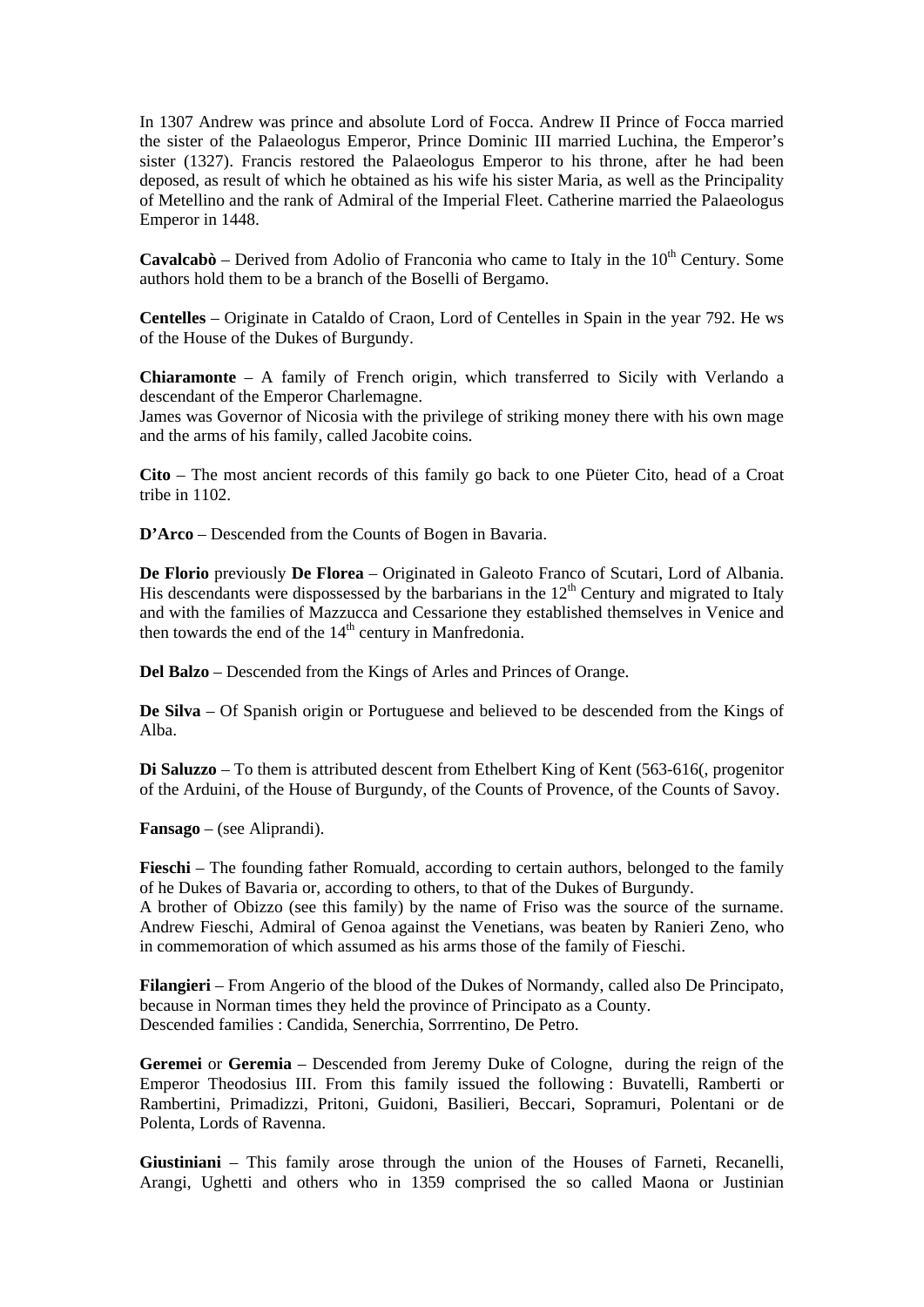Commercial Society, which held sway over the islands of Scio, Cos, Samos, Emussa and Icarus. These families were inscribed with the name Giustiniani in the Golden Book of the Republic of Genoa.

**Govone** (Counts of) – Held to be of Anscar stock, a branch of the Visdomini d'Asti (vide infra).

**Grassi** or **Ingrassi** – Held to have originated with Adolph, Prince of the Goths and brother of Totila, King of Italy.

**Grifeo** or **Graddeo** – They will have it that they are descended from the Byzantine Emperors and that in 970 Leo Foca, son of Barbafoca, having expelled the Bulgars and in consideration of their Lord and Duke, Graffeo had taken his name and arms for himself.

**Lancia** – Originate from Ernest, Duke of Bavaria.

**Landolina** – They are given as their founder Landolf Count of Hapsburg and son of Gontrano, Norman Prince. They established themselves in Sicily with Roland Landolina, a companion in arms of Count Roger.

**Licudi** – From the  $11<sup>th</sup>$  to the  $14<sup>th</sup>$  Centuries they were Sovereigns of Bulgaria. They spread in the Cyclades to Cephalonia, Corfu, in Transylvania and in Russia. The title of Prince of Bulgaria was confirmed in the Russian branch in 1682.

**Manzano** – Probably stem from the Ilderningi from whom isued the Counts of Wittelsbach.

**Obizzi** – Reputedly descendants of the Counts of Burgundy.

1

**Orioles** – They are attributed an origin in Bernard, Prince of Catalonia and Count of Barcelona.

**Paladini** – Originate from the Counts of Toulouse. Their founder was Ponzio Paladini, Friend and Colleague of the Count of Toulouse in the First Crusade.

**Pasi, Pasetti** and **Pasini** – Originated from Pasio (1223) the son of Negusante of Nikolsbourg, son in his turn of Di Amar, descendant of Azzo of Este<sup>42</sup>.

**Paternò** – To them is attributed an origin in Don James the Conqueror (1239), King of Aragon, Valencia and Majorca and Theresa de Vidaura (Vidaure), his third and morganatic wife.

**Pepoli** (Princes of Bolgna, of whom see above) – Hold themselves to originate from a cadet of the House of England called Pepolo, descended from Egbert of Saxony, King of England  $(827)^{43}$ .

**Pereira** – Originate in Spain with Alperando, brother of Desiderio, the last Lombard King, but then passed into Portugal and branched into Italy (Abruzzi and Sicily).

**Picicco di Tribogna** – To them is attributed as founder Sveloado, Sovereign of the Slavs in 640.

<sup>42</sup> See the Heraldry Review, 1916, p.494, Bohemond Rotti : "*On the Estense origin of the Princes of Liechtenstein*." 43 The Heraldry Review, 1913, p.142 : Count F. Pasini Frassoni : "*The royal origin of the Pepoli,*

*Princes of Bologna*".